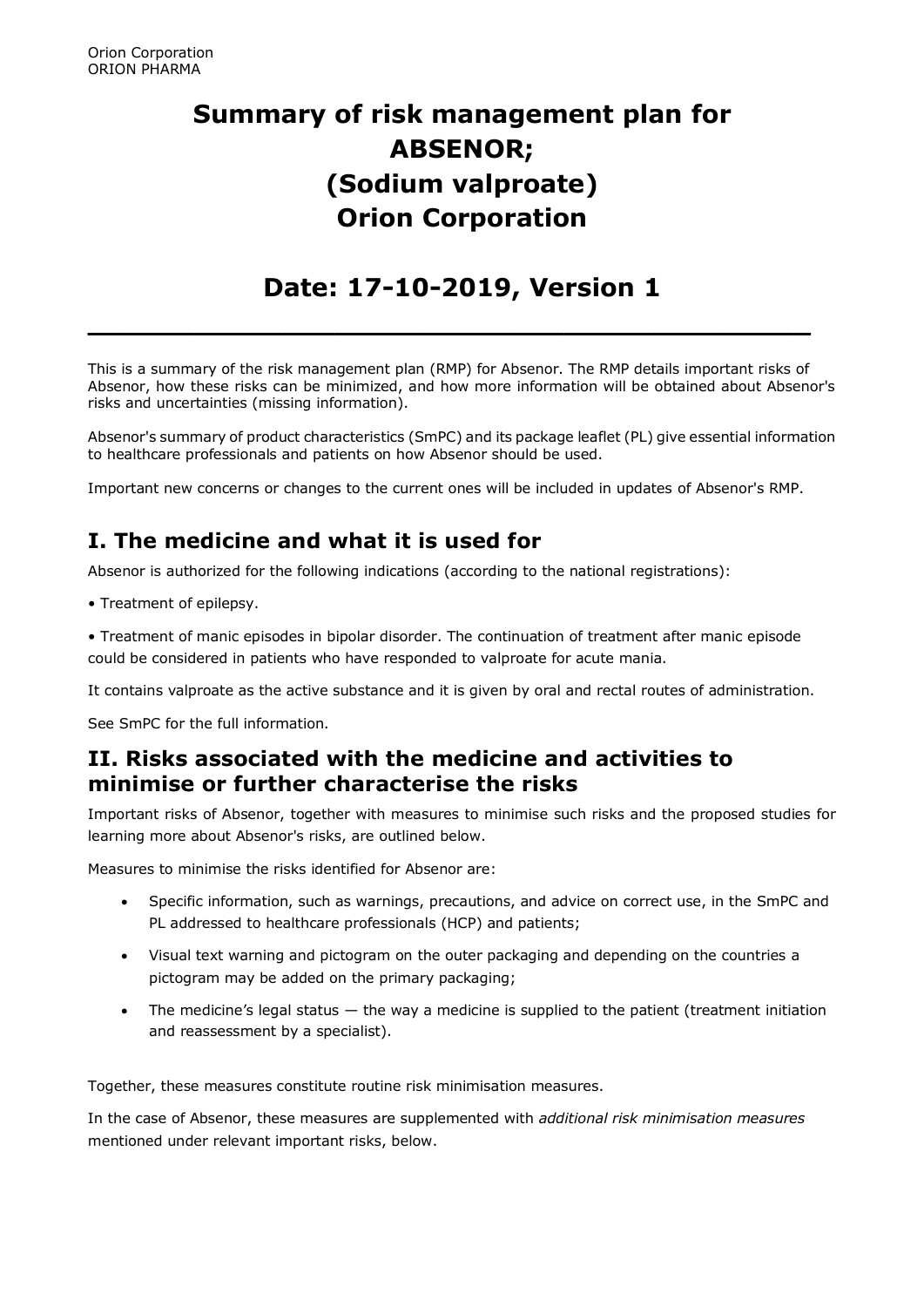In addition to these measures, information about adverse reactions is collected continuously and regularly analysed so that immediate action can be taken as necessary. These measures constitute *routine pharmacovigilance activities*.

### **II.A List of important risks and missing information**

Important risks of Absenor are risks that need special risk management activities to further investigate or minimise the risk, so that the medicinal product can be safely taken. Important risks can be regarded as identified or potential. Identified risks are concerns for which there is sufficient proof of a link with the use of Absenor. Potential risks are concerns for which an association with the use of this medicine is possible based on available data, but this association has not been established yet and needs further evaluation. Missing information refers to information on the safety of the medicinal product that is currently missing and needs to be collected (e.g. on the long-term use of the medicine);

| <b>Summary of safety concerns</b> |                                                                                     |  |
|-----------------------------------|-------------------------------------------------------------------------------------|--|
| Important identified risks        | Teratogenicity<br>$\bullet$                                                         |  |
| Important potential risks         | Risks to unborn children via third generation and paternal<br>$\bullet$<br>exposure |  |
| Missing information               | None                                                                                |  |

#### **II.B Summary of important risks**

The safety information in the proposed product information is aligned to the originator/reference medicinal product.

| <b>Important identified risk: Teratogenicity</b> |                                                                                                                                                                                                                                                                                                                                                                                                                                                                    |  |
|--------------------------------------------------|--------------------------------------------------------------------------------------------------------------------------------------------------------------------------------------------------------------------------------------------------------------------------------------------------------------------------------------------------------------------------------------------------------------------------------------------------------------------|--|
| Evidence for linking the risk to the<br>medicine | Preclinical data, pharmacovigilance database (clinical and<br>postmarketing data), and worldwide scientific literature.                                                                                                                                                                                                                                                                                                                                            |  |
| Risk factors and risk groups                     | Risk factors:                                                                                                                                                                                                                                                                                                                                                                                                                                                      |  |
|                                                  | Multiple-drug therapy that includes valproate (especially in high<br>dose) induces a higher risk of teratogenicity than therapy with<br>valproate alone. This is a greater risk of major malformations<br>than for the general population, for whom the risk is about 2-<br>3%. The risk is dose dependent but a threshold dose below<br>which no risk exists cannot be established.<br>Population at risk:<br>Women of childbearing potential and pregnant women. |  |
| Risk minimisation measures                       | Routine risk minimisation measures:                                                                                                                                                                                                                                                                                                                                                                                                                                |  |
|                                                  | Information in SmPC sections 4.2, 4.3, 4.4, 4.6 and 4.8.                                                                                                                                                                                                                                                                                                                                                                                                           |  |
|                                                  | A visual reminder on the outer and primary package including a<br>text warning and a symbol/pictogram.                                                                                                                                                                                                                                                                                                                                                             |  |
|                                                  | Prescription only medicine.                                                                                                                                                                                                                                                                                                                                                                                                                                        |  |
|                                                  | Additional risk minimisation measures:                                                                                                                                                                                                                                                                                                                                                                                                                             |  |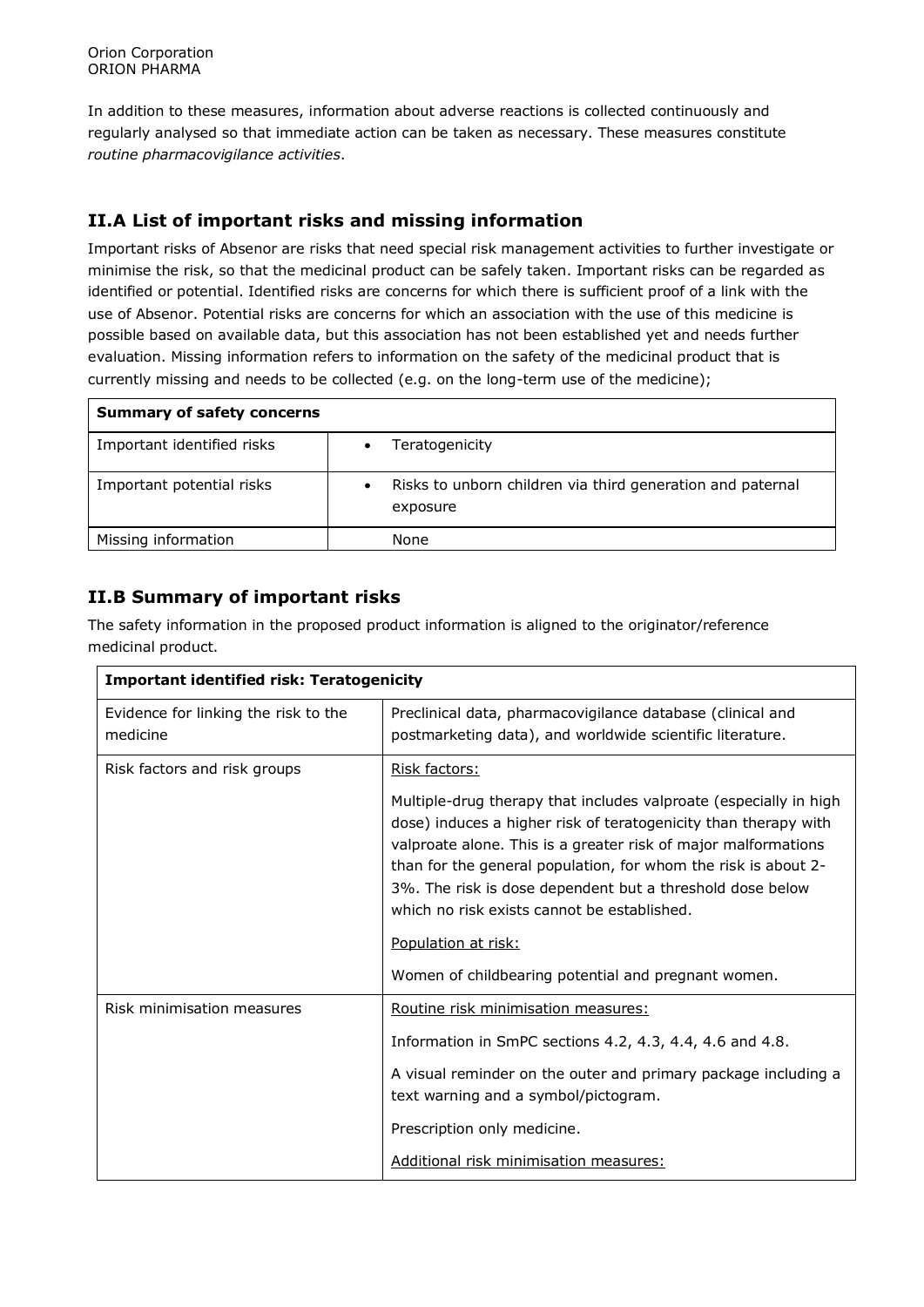| <b>Important identified risk: Teratogenicity</b> |                                                                                                                                                                                                                                        |  |
|--------------------------------------------------|----------------------------------------------------------------------------------------------------------------------------------------------------------------------------------------------------------------------------------------|--|
|                                                  | A Pregnancy Prevention Programme (PPP) is put in place. It<br>combines the use of educational tools with interventions to<br>minimize pregnancy exposure during treatment with valproate.                                              |  |
|                                                  | The educational materials:                                                                                                                                                                                                             |  |
|                                                  | Direct Healthcare Professional Communication (DHPC)<br>$\bullet$                                                                                                                                                                       |  |
|                                                  | Guide for Healthcare professionals<br>$\bullet$                                                                                                                                                                                        |  |
|                                                  | Guide for Patients                                                                                                                                                                                                                     |  |
|                                                  | Annual Risk Acknowledgement Form<br>$\bullet$                                                                                                                                                                                          |  |
|                                                  | <b>Patient Card</b>                                                                                                                                                                                                                    |  |
| Additional pharmacovigilance<br>activities       | Additional pharmacovigilance activities:                                                                                                                                                                                               |  |
|                                                  | Drug Utilization Study (VALNAC09343, an extension of drug<br>utilization study VALNAC07557) to assess the effectiveness of<br>the new risk minimization measures and to further characterize<br>the prescribing patterns for valproate |  |
|                                                  | Survey among HCP (VALNAC09348) to assess knowledge of HCP<br>and behavior with regard to PPP as well as receipt/use of DHPC<br>and educational materials                                                                               |  |
|                                                  | Survey among Patients (VALNAC09348) to assess knowledge of<br>patients with regards to PPP as well as receipt/use of<br>educational materials                                                                                          |  |
|                                                  | PASS preferably based on existing registries to further<br>characterize the fetal anticonvulsant syndrome in children with<br>valproate in utero exposure as compared to other anti-epileptic<br>drugs                                 |  |

| Important potential risk: Risks to unborn children via third generation and paternal exposure |                                                                                                                                                             |  |
|-----------------------------------------------------------------------------------------------|-------------------------------------------------------------------------------------------------------------------------------------------------------------|--|
| Evidence for linking the risk to the<br>medicine                                              | Pharmacovigilance database (clinical and postmarketing data),<br>and worldwide scientific literature.                                                       |  |
| Risk factors and risk groups                                                                  | Unknown                                                                                                                                                     |  |
| Risk minimisation measures                                                                    | Routine risk minimisation measures:<br>Prescription only medicine<br>Additional risk minimisation measures:<br>None                                         |  |
| Additional pharmacovigilance<br>activities                                                    | Additional pharmacovigilance activities:<br>Retrospective observational study (VALNAC09345): To<br>investigate the association between paternal exposure to |  |